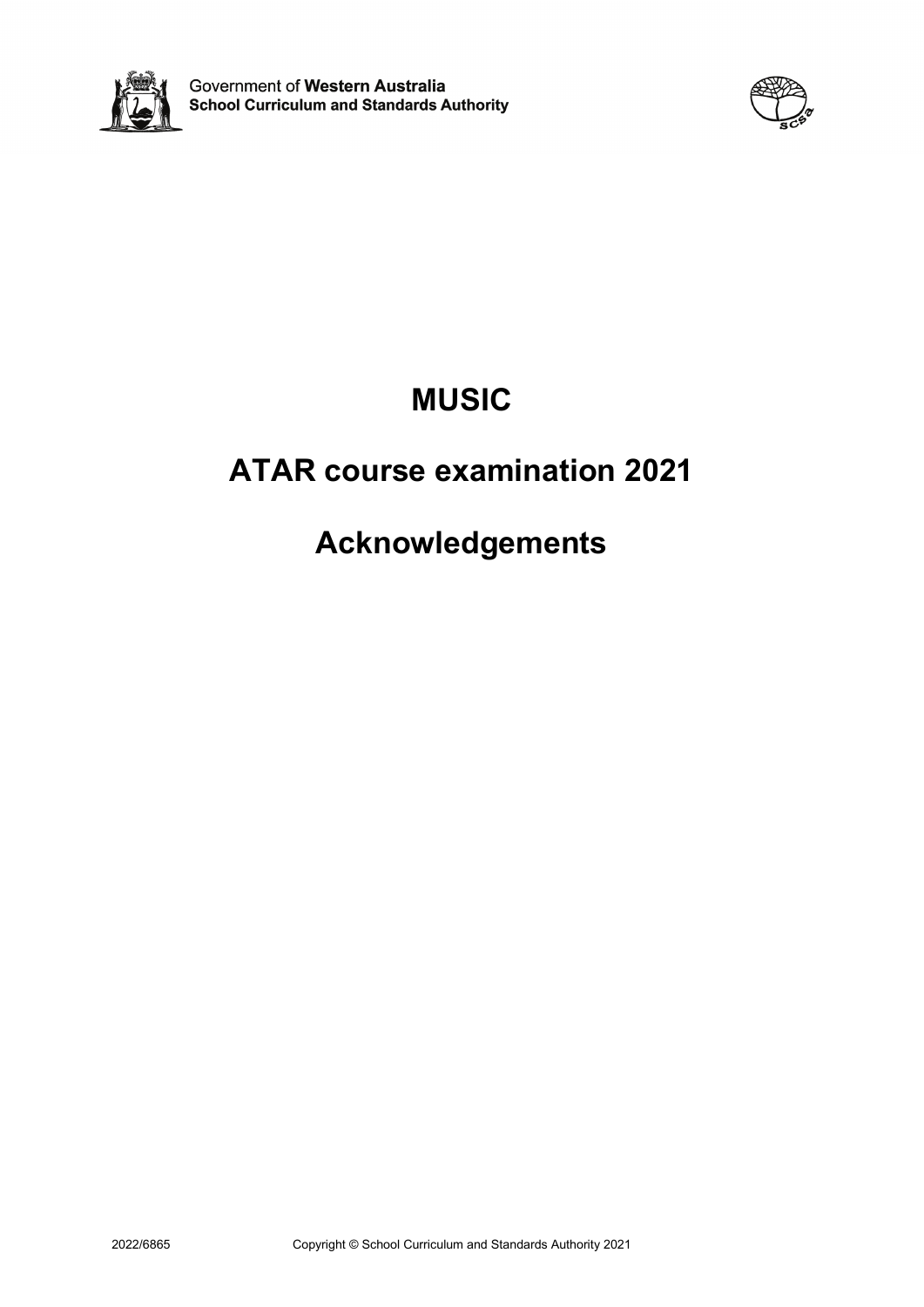# **Contemporary Music**

### **Section One**

| <b>Question 1</b> | Track 1: Copland, A. (1960). Fanfare for the common man [Recorded<br>by London Symphony Orchestra]. On Super hits [Album]. Sony<br>Classical. Retrieved July, 2021, from https://open.spotify.com/track/<br>0e6c45OSjdtl0Jew8dngDQ?si=OvOapSI SrSaBdtsOJC5iQ&nd=1<br>[Digital timing reference 00:21-00:35]                                                                                                                                                           |
|-------------------|-----------------------------------------------------------------------------------------------------------------------------------------------------------------------------------------------------------------------------------------------------------------------------------------------------------------------------------------------------------------------------------------------------------------------------------------------------------------------|
|                   | Track 2: Handel, G. F. (1741). And the glory of the lord [Recorded by<br>Academy & Chorus of St Martin in the Fields]. On Handel: Messiah<br>[Album]. London Records. Retrieved August, 2021, from https://open.<br>spotify.com/track/4Ygqf5DFZooJDqYkzDagKy?si=c72b85ef28fa4283&<br>nd=1 (1995) [Digital timing reference 00:00-00:47]                                                                                                                               |
| <b>Question 3</b> | Track 5: Jones, T., & Sokoloff, M. (1970). Us [Recorded by Thad<br>Jones - Mel Lewis Jazz Orchestra]. On Consummation [Album]. Blue<br>Note Records. Retrieved August, 2020, from https://open.spotify.com/<br>track/0Oipytskw32e2d0NzW2wnc?si=mrltnEUuRKacQT260f3HpQ&nd<br>$=$ 1 [Digital timing reference 00:47-00:59]                                                                                                                                              |
|                   | Score excerpt: Jones, T., & Lewis, M. (1970). Us.                                                                                                                                                                                                                                                                                                                                                                                                                     |
| <b>Question 4</b> | Track 6: McCartney, P., & Lennon, J. (1968). Hey Jude [Recorded by<br>The Beatles]. On 1 [Album]. Apple Records. Retrieved August, 2021,<br>from https://open.spotify.com/track/0aym2LBJBk9DAYuHHutrll?si=<br>mOrXraymQ3GQt4Xhc-tEOA&nd=1 (2015) [Digital timing reference<br>$00:00 - 00:25$                                                                                                                                                                         |
|                   | Score excerpt: McCartney, P., & Lennon, J. (1968). Hey Jude.                                                                                                                                                                                                                                                                                                                                                                                                          |
|                   |                                                                                                                                                                                                                                                                                                                                                                                                                                                                       |
| <b>Question 6</b> | Track 9: Anderson-Lopez, K., & Lopez, R. (2018). Monster [Recorded<br>by C. Levy, J. Riddle & Original Broadway cast of Frozen]. On Frozen:<br>The Broadway musical (Original Broadway cast recording). Walt<br>Disney Records. Retrieved August, 2021, from https://open.spotify.<br>com/track/05om7Ac9m7wKq1rHn4sHQh?si=ARxt3GyAQC2NKK5iWv<br>gerQ&nd=1 [Digital timing reference 00:00-00:40]<br>Track 10: Grusin, R. D. (1993). The firm: Main title. On The firm |
|                   | (Motion picture soundrack). GRP Records Inc. Retrieved August,<br>2021, from https://open.spotify.com/track/2YIATHWW08j8hncRhWh1<br>Pv?si=KHF9k klRaevPEdvVg38Rg&nd=1 [Digital timing reference<br>00:00-00:191                                                                                                                                                                                                                                                       |
|                   | Track 11: Holst, G. (c. 1914-1917). Mars, the bringer of war [Recorded<br>by Royal Philharmonic Orchestra]. On The planets [Album]. Royal<br>Philharmonic Orchestra. Retrieved August, 2021, https://open.spotify.<br>com/track/6azDDykaIBHmZQFEFTKycC?si=JFB1ZPJWSMCVH9Civu<br>VbVA&nd=1 (2016) [Digital timing reference 00:00-00:39]                                                                                                                               |
|                   | Track 12: Sumner, G. (1996). I was brought to my senses. On Mercury<br>falling [Album]. A&M Records. Retrieved August, 2021, from<br>https://open.spotify.com/track/7ob9VCRshbnuBibRNtSQNy?si=6RsTL<br>UNqQwW7aYQjQPeOmw&nd=1 [Digital timing reference 04:28-04:59]<br>Track 13: Pignéguy, M. (1998). No standing [Recorded by Michael                                                                                                                               |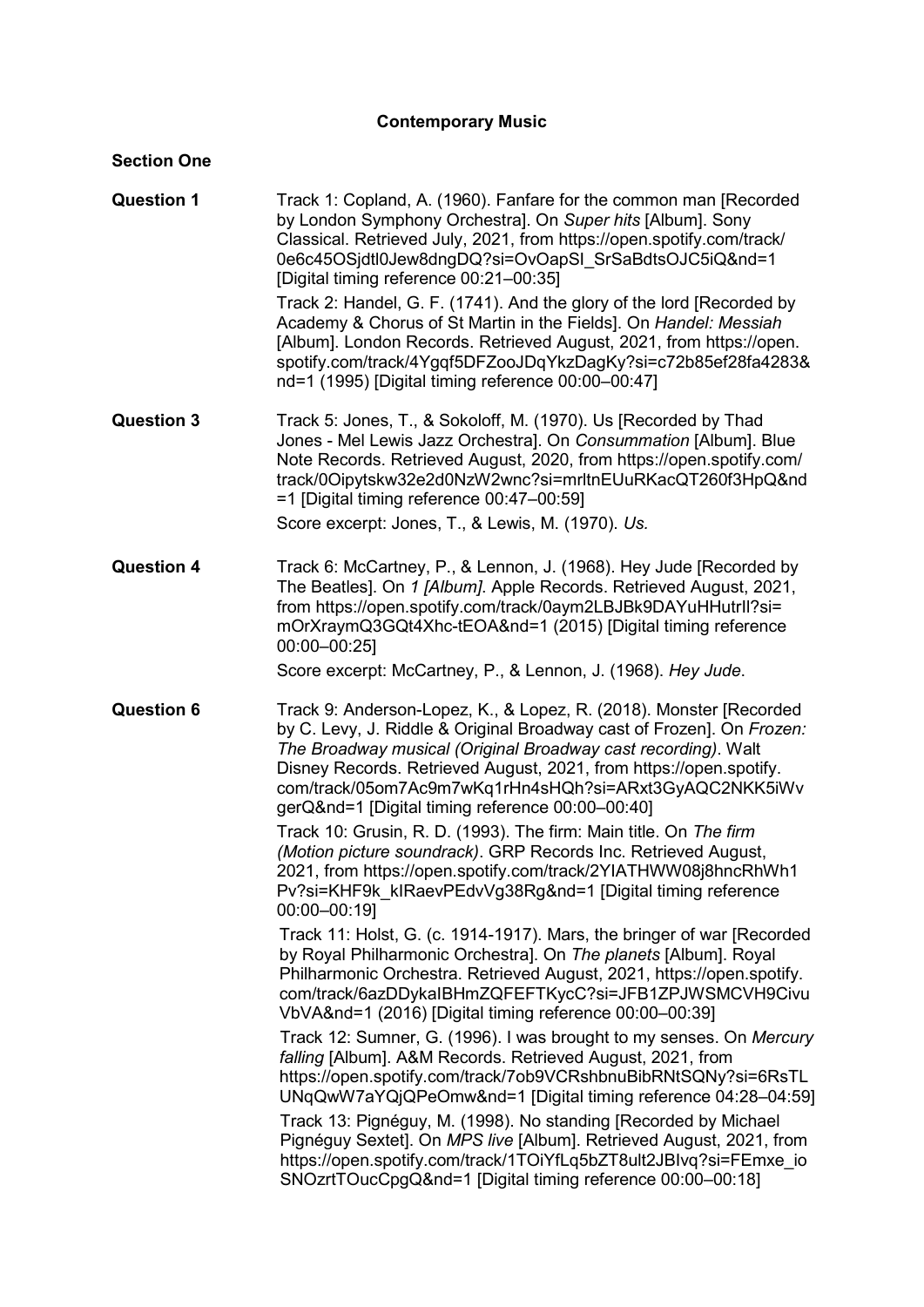# **Section Two**

| <b>Question 7</b>    | Track 14: Erdelyi, T., & Colvin, D. G. (1976). Blitzkreig bop [Recorded<br>by Ramones]. On Hey ho let's go [Single]. Retrieved August, 2021,<br>from https://open.spotify.com/track/22ea9e9wspXjaR7qfqfsdS?si=<br>SPmRsWbNTrauP 02BlgZ4g&nd=1 (2017) [Digital timing reference<br>00:00-02:11] |
|----------------------|------------------------------------------------------------------------------------------------------------------------------------------------------------------------------------------------------------------------------------------------------------------------------------------------|
|                      | Score from: Hyman, J. R., Cummings, J. W., Colvin, D. G., & Erdelyi,<br>T. (1977). Blitzkreig bop. WB Music Corp. Retrieved August, 2021,<br>from https://www.musicnotes.com/sheetmusic/mtd.asp?ppn=<br>MN0107268 (Original work composed 1996)                                                |
| <b>Section Three</b> |                                                                                                                                                                                                                                                                                                |
| <b>Question 8</b>    | Score excerpt from: Waters, R. (1973). Money. BMG Rights<br>Management, p. 4.                                                                                                                                                                                                                  |
| <b>Question 10</b>   | Score excerpt adapted from: Shelton, J. (1949). Lilac wine. Chappell &<br>Co Inc. Retrieved August, 2021, from https://www.musicnotes.com/<br>sheetmusic/mtd.asp?ppn=MN0110431                                                                                                                 |
| <b>Question 12</b>   | Score: Lennon, J. W., & Ono, Y. (1971). Happy Xmas (War is over).                                                                                                                                                                                                                              |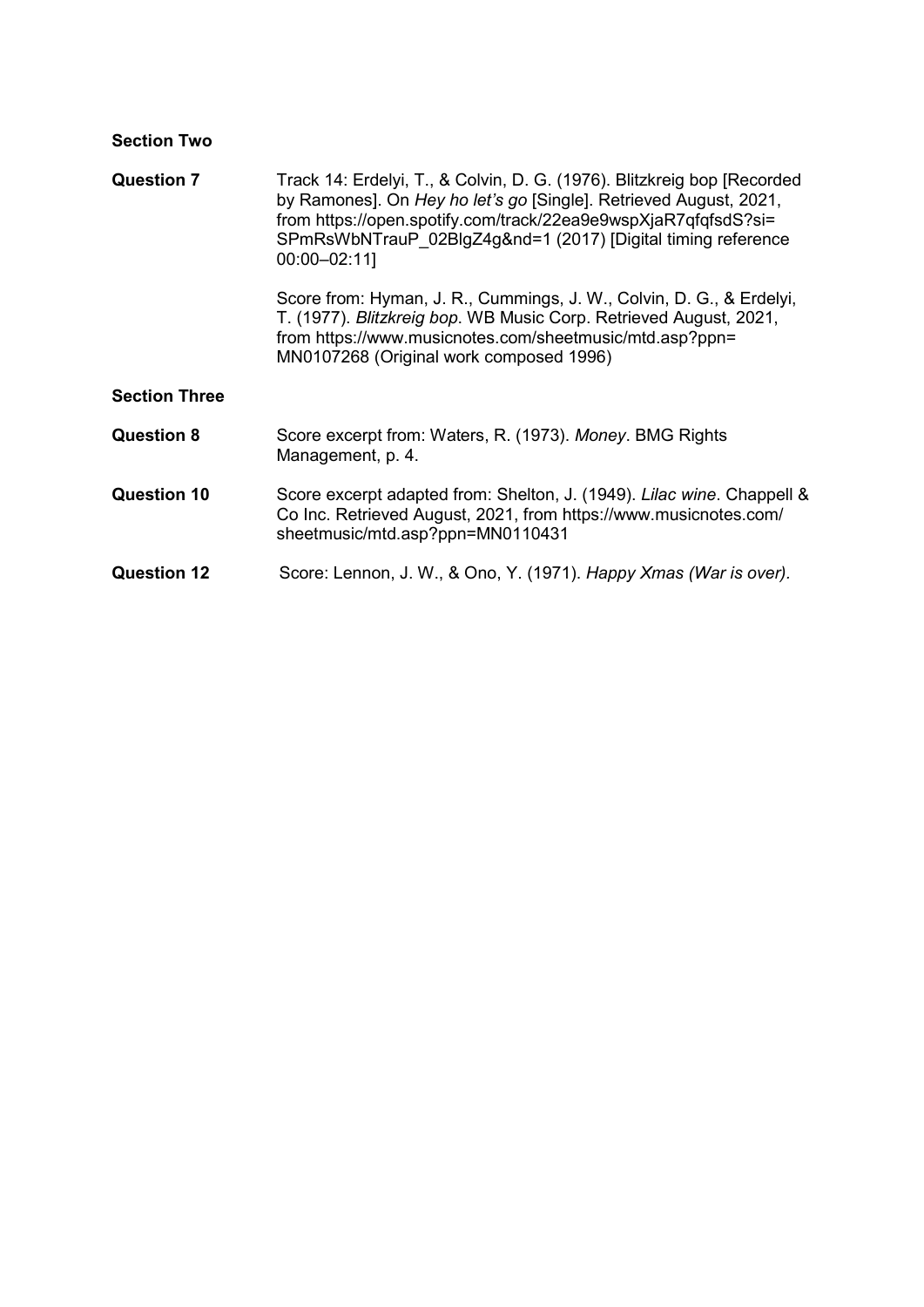#### **Jazz**

#### **Section One**

**Question 1** Track 1: Copland, A. (1960). Fanfare for the common man [Recorded by London Symphony Orchestra]. On *Super hits* [Album]. Sony Classical. Retrieved July, 2021, from [https://open.spotify.com/track/](https://open.spotify.com/track/0e6c45OSjdtl0Jew8dngDQ?si=OvOapSI_SrSaBdtsOJC5iQ&nd=1) [0e6c45OSjdtl0Jew8dngDQ?si=OvOapSI\\_SrSaBdtsOJC5iQ&nd=1](https://open.spotify.com/track/0e6c45OSjdtl0Jew8dngDQ?si=OvOapSI_SrSaBdtsOJC5iQ&nd=1) [Digital timing reference 00:21–00:35] Track 2: Handel, G. F. (1741). And the glory of the lord [Recorded by Academy & Chorus of St Martin in the Fields]. On *Handel: Messiah*  [Album]. London Records. Retrieved August, 2021, from [https://open.](https://open.spotify.com/track/4Ygqf5DFZooJDqYkzDagKy?si=c72b85ef28fa4283&nd=1) [spotify.com/track/4Ygqf5DFZooJDqYkzDagKy?si=c72b85ef28fa4283&](https://open.spotify.com/track/4Ygqf5DFZooJDqYkzDagKy?si=c72b85ef28fa4283&nd=1) [nd=1](https://open.spotify.com/track/4Ygqf5DFZooJDqYkzDagKy?si=c72b85ef28fa4283&nd=1) (1995) [Digital timing reference 00:00–00:47] **Question 3** Track 5: Jones, T., & Sokoloff, M. (1970). Us [Recorded by Thad Jones - Mel Lewis Jazz Orchestra]. On *Consummation* [Album]. Blue Note Records. Retrieved August, 2020, from [https://open.spotify.com/](https://open.spotify.com/track/0Oipytskw32e2d0NzW2wnc?si=mrltnEUuRKacQT260f3HpQ&nd=1) [track/0Oipytskw32e2d0NzW2wnc?si=mrltnEUuRKacQT260f3HpQ&nd](https://open.spotify.com/track/0Oipytskw32e2d0NzW2wnc?si=mrltnEUuRKacQT260f3HpQ&nd=1) [=1](https://open.spotify.com/track/0Oipytskw32e2d0NzW2wnc?si=mrltnEUuRKacQT260f3HpQ&nd=1) [Digital timing reference 00:47–00:59] Score excerpt: Jones, T., & Lewis, M. (1970). *Us.* **Question 4** Track 6: McCartney, P., & Lennon, J. (1968). Hey Jude [Recorded by The Beatles]. On *1 [Album]*. Apple Records. Retrieved August, 2021, from [https://open.spotify.com/track/0aym2LBJBk9DAYuHHutrIl?si=](https://open.spotify.com/track/0aym2LBJBk9DAYuHHutrIl?si=mOrXraymQ3GQt4Xhc-tEOA&nd=1) [mOrXraymQ3GQt4Xhc-tEOA&nd=1](https://open.spotify.com/track/0aym2LBJBk9DAYuHHutrIl?si=mOrXraymQ3GQt4Xhc-tEOA&nd=1) (2015) [Digital timing reference 00:00–00:25] Score excerpt: McCartney, P., & Lennon, J. (1968). *Hey Jude*. **Question 6** Track 9: Anderson-Lopez, K., & Lopez, R. (2018). Monster [Recorded by C. Levy, J. Riddle & Original Broadway cast of Frozen]. On *Frozen: The Broadway musical (Original Broadway cast recording)*. Walt Disney Records. Retrieved August, 2021, from [https://open.spotify.](https://open.spotify.com/track/05om7Ac9m7wKq1rHn4sHQh?si=ARxt3GyAQC2NKK5iWvgerQ&nd=1) [com/track/05om7Ac9m7wKq1rHn4sHQh?si=ARxt3GyAQC2NKK5iWv](https://open.spotify.com/track/05om7Ac9m7wKq1rHn4sHQh?si=ARxt3GyAQC2NKK5iWvgerQ&nd=1) [gerQ&nd=1](https://open.spotify.com/track/05om7Ac9m7wKq1rHn4sHQh?si=ARxt3GyAQC2NKK5iWvgerQ&nd=1) [Digital timing reference 00:00–00:40] Track 10: Grusin, R. D. (1993). The firm: Main title. On *The firm (Motion picture soundrack)*. GRP Records Inc. Retrieved August, 2021, from [https://open.spotify.com/track/2YIATHWW08j8hncRhWh1](https://open.spotify.com/track/2YIATHWW08j8hncRhWh1Pv?si=KHF9k_kIRaevPEdvVg38Rg&nd=1) [Pv?si=KHF9k\\_kIRaevPEdvVg38Rg&nd=1](https://open.spotify.com/track/2YIATHWW08j8hncRhWh1Pv?si=KHF9k_kIRaevPEdvVg38Rg&nd=1) [Digital timing reference 00:00–00:19] Track 11: Holst, G. (c. 1914-1917). Mars, the bringer of war [Recorded by Royal Philharmonic Orchestra]. On *The planets* [Album]. Royal Philharmonic Orchestra. Retrieved August, 2021, [https://open.spotify.](https://open.spotify.com/track/6azDDykaIBHmZQFEFTKycC?si=JFB1ZPJWSMCVH9CivuVbVA&nd=1) [com/track/6azDDykaIBHmZQFEFTKycC?si=JFB1ZPJWSMCVH9Civu](https://open.spotify.com/track/6azDDykaIBHmZQFEFTKycC?si=JFB1ZPJWSMCVH9CivuVbVA&nd=1) [VbVA&nd=1](https://open.spotify.com/track/6azDDykaIBHmZQFEFTKycC?si=JFB1ZPJWSMCVH9CivuVbVA&nd=1) (2016) [Digital timing reference 00:00–00:39] Track 12: Sumner, G. (1996). I was brought to my senses. On *Mercury falling* [Album]. A&M Records. Retrieved August, 2021, from [https://open.spotify.com/track/7ob9VCRshbnuBibRNtSQNy?si=6RsTL](https://open.spotify.com/track/7ob9VCRshbnuBibRNtSQNy?si=6RsTLUNqQwW7aYQjQPeOmw&nd=1) [UNqQwW7aYQjQPeOmw&nd=1](https://open.spotify.com/track/7ob9VCRshbnuBibRNtSQNy?si=6RsTLUNqQwW7aYQjQPeOmw&nd=1) [Digital timing reference 04:28–04:59] Track 13: Pignéguy, M. (1998). No standing [Recorded by Michael Pignéguy Sextet]. On *MPS live* [Album]. Retrieved August, 2021, from [https://open.spotify.com/track/1TOiYfLq5bZT8ult2JBIvq?si=FEmxe\\_io](https://open.spotify.com/track/1TOiYfLq5bZT8ult2JBIvq?si=FEmxe_ioSNOzrtTOucCpgQ&nd=1) [SNOzrtTOucCpgQ&nd=1](https://open.spotify.com/track/1TOiYfLq5bZT8ult2JBIvq?si=FEmxe_ioSNOzrtTOucCpgQ&nd=1) [Digital timing reference 00:00–00:18]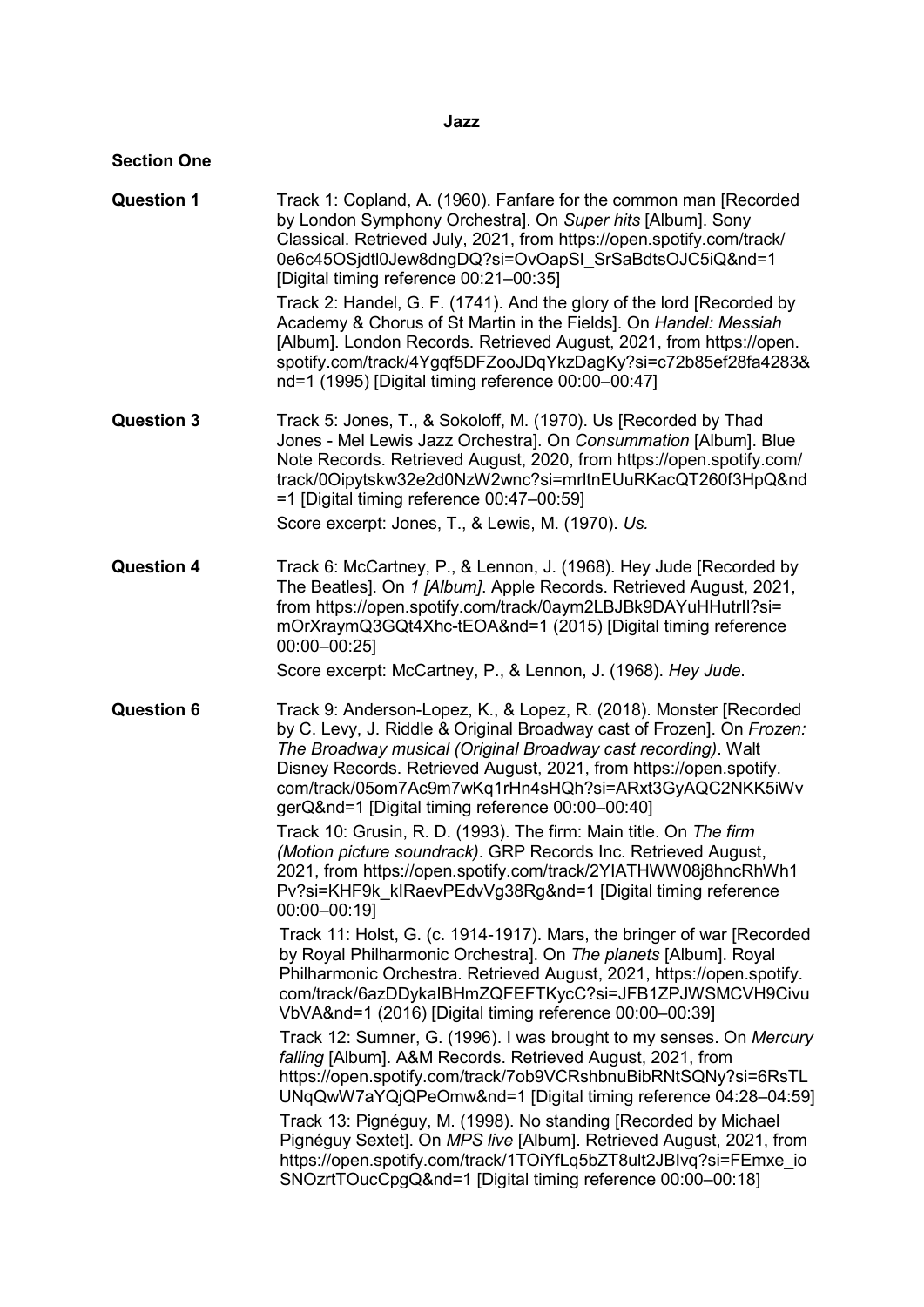# **Section Two**

| <b>Question 7</b>    | Track 15: Davis M., & Feldman, V. (1964). Seven steps to heaven<br>[Recorded by Miles Davis]. On "Four" & more: live at Philharmonic<br>Hall, New York [Album]. Sony BMG Music Entertainment. Retrieved<br>August, 2021, from https://www.youtube.com/watch?v=4h-sC9wFTv0<br>[Digital timing reference 00:00-00:54 and 03:36-04:51]<br>Score from: Davis, M., & Feldman, V. (1991). Seven steps to heaven.<br>In The new real book. Sher Music Co. p. 319–320. (Original work<br>composed 1963) |
|----------------------|-------------------------------------------------------------------------------------------------------------------------------------------------------------------------------------------------------------------------------------------------------------------------------------------------------------------------------------------------------------------------------------------------------------------------------------------------------------------------------------------------|
| <b>Question 8</b>    | Score from: Coltrane, J. (1991). Giant steps. In The new real book.<br>Sher Music Co. (Original work composed 1959)                                                                                                                                                                                                                                                                                                                                                                             |
| <b>Section Three</b> |                                                                                                                                                                                                                                                                                                                                                                                                                                                                                                 |
| <b>Question 10</b>   | Score from: Ellington, D. (2000). Rumpus in Richmond (D. Berger,<br>Trans.). Jazz at Lincoln Center, p. 5. (Original work composed 1940)                                                                                                                                                                                                                                                                                                                                                        |
| <b>Question 12</b>   | Score: Rollins, W. E., & Nelson, S. E. (1950). Frosty the snowman.                                                                                                                                                                                                                                                                                                                                                                                                                              |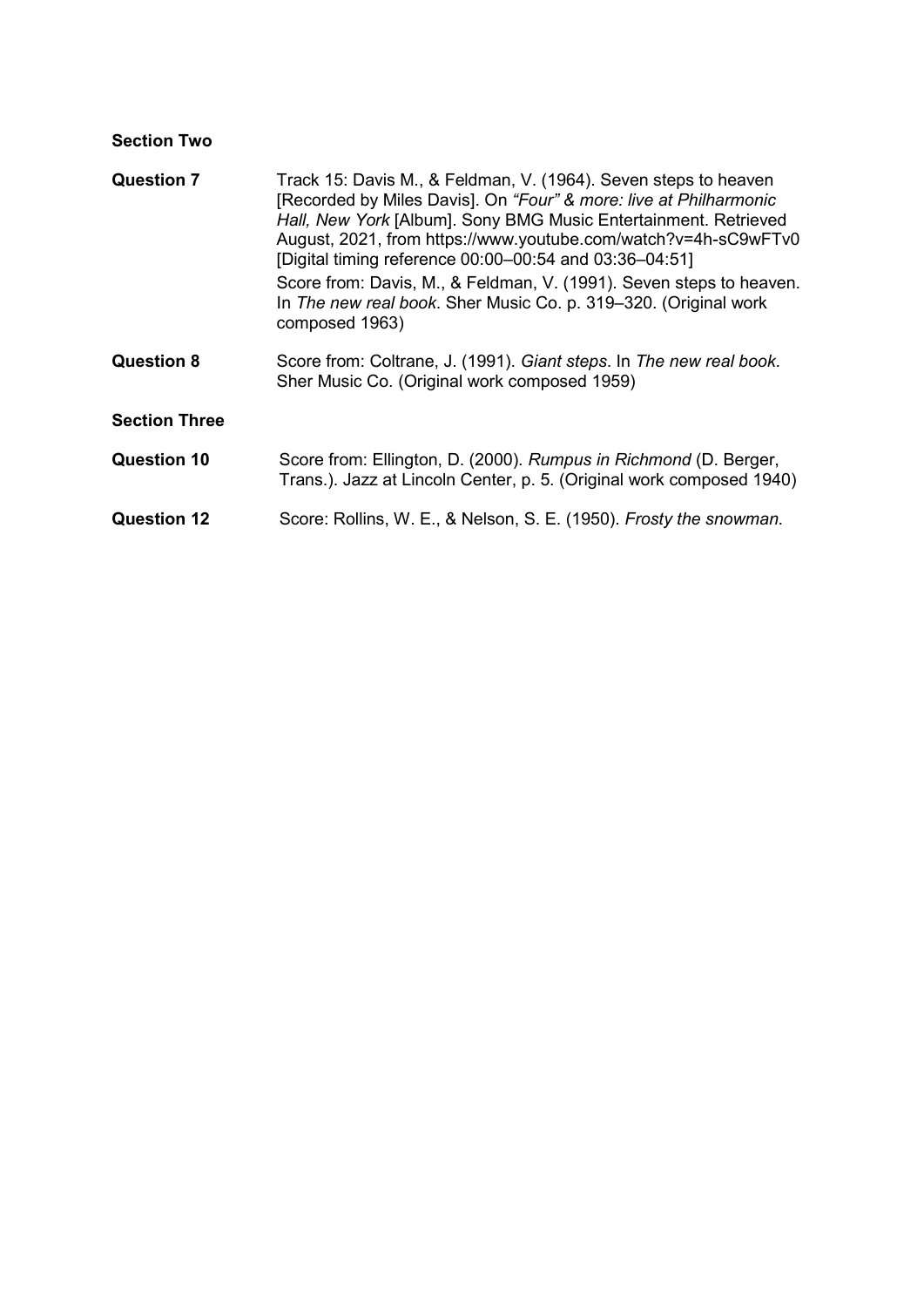### **Western Art Music**

### **Section One**

| <b>Question 1</b> | Track 1: Copland, A. (1960). Fanfare for the common man [Recorded<br>by London Symphony Orchestra]. On Super hits [Album]. Sony<br>Classical. Retrieved July, 2021, from https://open.spotify.com/track/<br>0e6c45OSjdtl0Jew8dngDQ?si=OvOapSI_SrSaBdtsOJC5iQ&nd=1<br>[Digital timing reference 00:21-00:35]                                                                                                                                                                                                                             |
|-------------------|-----------------------------------------------------------------------------------------------------------------------------------------------------------------------------------------------------------------------------------------------------------------------------------------------------------------------------------------------------------------------------------------------------------------------------------------------------------------------------------------------------------------------------------------|
|                   | Track 2: Handel, G. F. (1741). And the glory of the lord [Recorded by<br>Academy & Chorus of St Martin in the Fields]. On Handel: Messiah<br>[Album]. London Records. Retrieved August, 2021, from https://open.<br>spotify.com/track/4Ygqf5DFZooJDqYkzDagKy?si=c72b85ef28fa4283&<br>nd=1 (1995) [Digital timing reference 00:00-00:47]                                                                                                                                                                                                 |
| <b>Question 3</b> | Track 5: Jones, T., & Sokoloff, M. (1970). Us [Recorded by Thad<br>Jones - Mel Lewis Jazz Orchestra]. On Consummation [Album]. Blue<br>Note Records. Retrieved August, 2020, from https://open.spotify.com/<br>track/0Oipytskw32e2d0NzW2wnc?si=mrltnEUuRKacQT260f3HpQ&nd<br>=1 [Digital timing reference 00:47-00:59]                                                                                                                                                                                                                   |
|                   | Score excerpt: Jones, T., & Lewis, M. (1970). Us.                                                                                                                                                                                                                                                                                                                                                                                                                                                                                       |
| <b>Question 4</b> | Track 6: McCartney, P., & Lennon, J. (1968). Hey Jude [Recorded by<br>The Beatles]. On 1 [Album]. Apple Records. Retrieved August, 2021,<br>from https://open.spotify.com/track/0aym2LBJBk9DAYuHHutrll?si=<br>mOrXraymQ3GQt4Xhc-tEOA&nd=1 (2015) [Digital timing reference<br>$00:00 - 00:25$                                                                                                                                                                                                                                           |
|                   | Score excerpt: McCartney, P., & Lennon, J. (1968). Hey Jude.                                                                                                                                                                                                                                                                                                                                                                                                                                                                            |
| <b>Question 6</b> | Track 9: Anderson-Lopez, K., & Lopez, R. (2018). Monster [Recorded<br>by C. Levy, J. Riddle & Original Broadway cast of Frozen]. On Frozen:<br>The Broadway musical (Original Broadway cast recording). Walt<br>Disney Records. Retrieved August, 2021, from https://open.spotify.<br>com/track/05om7Ac9m7wKq1rHn4sHQh?si=ARxt3GyAQC2NKK5iWv<br>gerQ&nd=1 [Digital timing reference 00:00-00:40]<br>Track 10: Grusin, R. D. (1993). The firm: Main title. On The firm<br>(Motion picture soundrack). GRP Records Inc. Retrieved August, |
|                   | 2021, from https://open.spotify.com/track/2YIATHWW08j8hncRhWh1<br>Pv?si=KHF9k klRaevPEdvVg38Rg&nd=1 [Digital timing reference<br>00:00-00:19]                                                                                                                                                                                                                                                                                                                                                                                           |
|                   | Track 11: Holst, G. (c. 1914-1917). Mars, the bringer of war [Recorded<br>by Royal Philharmonic Orchestra]. On The planets [Album]. Royal<br>Philharmonic Orchestra. Retrieved August, 2021, https://open.spotify.<br>com/track/6azDDykaIBHmZQFEFTKycC?si=JFB1ZPJWSMCVH9Civu<br>VbVA&nd=1 (2016) [Digital timing reference 00:00-00:39]                                                                                                                                                                                                 |
|                   | Track 12: Sumner, G. (1996). I was brought to my senses. On Mercury<br>falling [Album]. A&M Records. Retrieved August, 2021, from<br>https://open.spotify.com/track/7ob9VCRshbnuBibRNtSQNy?si=6RsTL<br>UNqQwW7aYQjQPeOmw&nd=1 [Digital timing reference 04:28-04:59]                                                                                                                                                                                                                                                                    |
|                   | Track 13: Pignéguy, M. (1998). No standing [Recorded by Michael<br>Pignéguy Sextet]. On MPS live [Album]. Retrieved August, 2021, from<br>https://open.spotify.com/track/1TOiYfLq5bZT8ult2JBIvq?si=FEmxe io<br>SNOzrtTOucCpgQ&nd=1 [Digital timing reference 00:00-00:18]                                                                                                                                                                                                                                                               |